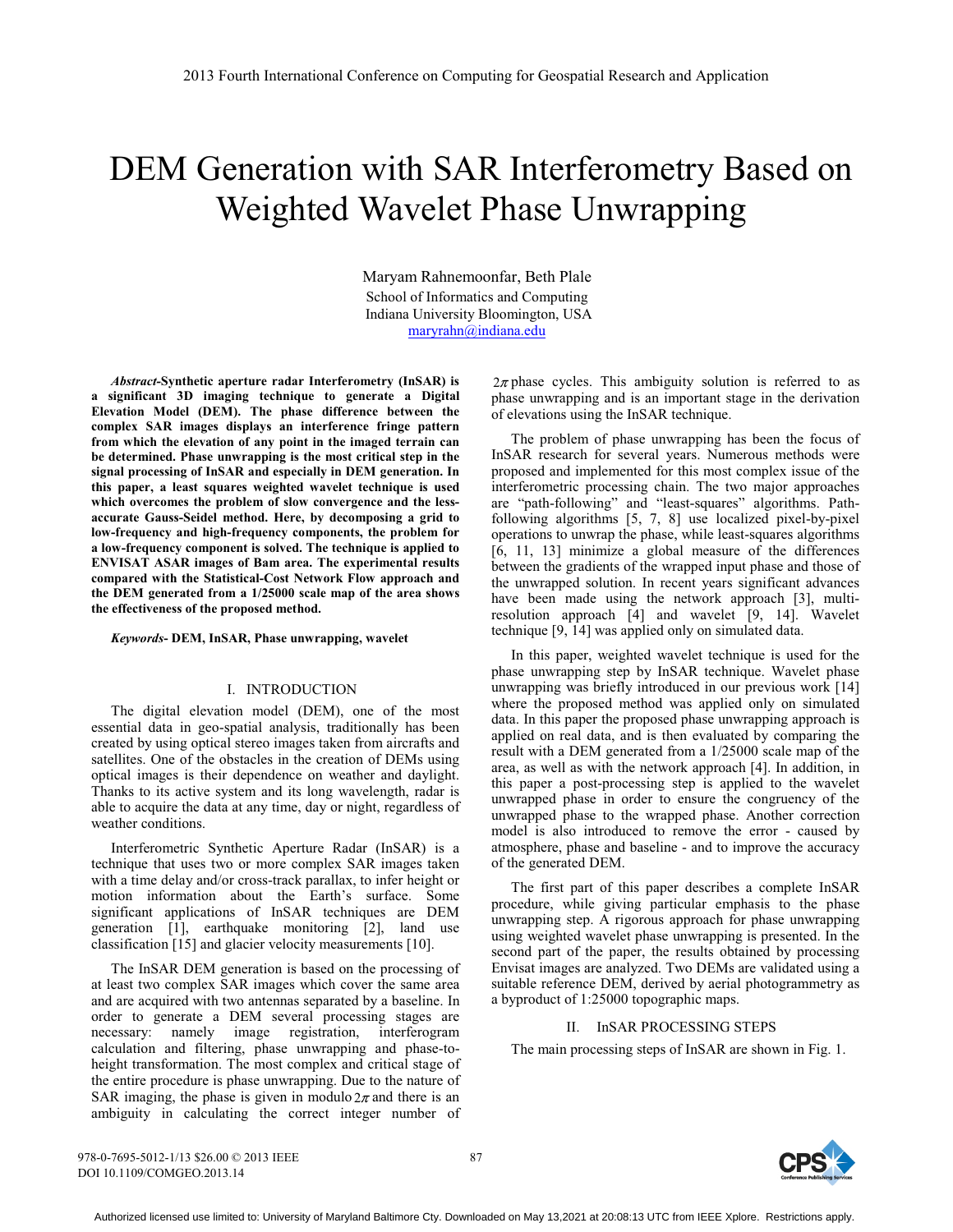

Fig. 1. Main processing steps of InSAR

The first step of a typical InSAR processing routine is the co-registration of the slave image over the master one. This step accounts for different sensor attitudes, orbit skewing and along-track and across-track shifts. Imprecise alignment of the two images causes a coherency loss between the two interferometric signals which has a great influence on the quality of DEM.

In the second step the Interferogram is computed by multiplying the complex value of each pixel of the master image by the conjugate complex of the corresponding pixel in the slave image. This Interferogram should undergo "flat earth correction" which is the removal of strong contribution due to the slant range geometry using the orbit data.

Once the Interferogram has been calculated, the next important and critical step in the interferometric processing is the phase unwrapping. This stage will be discussed in further detail in the next section.

After the phase unwrapping step, the unwrapped phase is converted to height with the following formula:

$$
dh = \frac{-\lambda}{4\pi} \cdot \frac{r \sin \theta}{B_h \cos \theta - B_v \sin \theta} d\varphi
$$
 (1)

where  $\varphi$  is the unwrapped phase,  $B_h$  and  $B_v$  are the horizontal and vertical components of the baseline,  $\theta$  is the look angle, *r* is the slant range and *h* is the height above reference ellipsoid. After a phase to height conversion and a geocoding process, the digital elevation model can be extracted.

#### A. Wavelet Phase Unwrapping

The phase obtained by SAR interferometry is wrapped because the arctangent is defined over a range from  $-\pi$  to  $\pi$ .

Phase unwrapping must be performed to obtain the true phase. In this paper the phase is unwrapped using a phase unwrapping algorithm based on the least-squares wavelet transform. It is assumed that the phase of interferogram,  $\psi_{i,j}$ which is between  $-\pi$  and  $\pi$  is known. We want to determine the unwrapped phase value  $\varphi_{ij}$ 

$$
\psi_{i,j} = \varphi_{i,j} + 2\pi k \tag{2}
$$

The weighted least square approach attains the unwrapped phase by minimizing the difference between the discrete partial derivatives of the wrapped phase and the discrete partial derivatives of the unwrapped solution. The solution  $\varphi_{i,j}$ that minimizes  $\mathcal L$  is the weighted least square solution, where  $\mathcal L$  is

$$
\mathcal{L} = \sum_{i} \sum_{j} w_{i,j}^{x} (\varphi_{i,j} - \varphi_{i-1,j} - \Delta x_{i,j})^{2} + \sum_{i} \sum_{j} w_{i,j}^{y} (\varphi_{i,j} - \varphi_{i,j-1} - \Delta y_{i,j})^{2};
$$
\n(3)

where  $w^x$  and  $w^y$  are weight functions and  $\Delta x$  and  $\Delta y$  are the partial derivatives of the wrapped phase:

$$
\Delta x_{i,j} = W \{ \psi_{i+1,j} - \psi_{i,j} \},
$$
  
\n
$$
\Delta y_{i,j} = W \{ \psi_{i,j+1} - \psi_{i,j} \},
$$
\n(4)

where  $W$  is the wrapping operator. The least squares solution of (3) yields the following equation

$$
w_{i,j}^{x}(\varphi_{i+1,j} - \varphi_{i,j}) - w_{i-1,j}^{x}(\varphi_{i,j} - \varphi_{i-1,j})
$$
  
+
$$
w_{i,j}^{y}(\varphi_{i,j+1} - \varphi_{i,j}) - w_{i,j-1}^{x}(\varphi_{i,j} - \varphi_{i,j-1}) = \rho_{i,j},
$$
 (5)

where

$$
\rho_{i,j} = w_{i,j}^x \Delta x_{i,j} - w_{i-1,j}^x \Delta x_{i-1,j} + w_{i,j}^y \Delta y_{i,j} - w_{i,j-1}^y \Delta y_{i,j-1}).
$$
 (6)

Equation (5) is a weighted and discrete version of the Poisson's partial differential equation (PDE) which in matrix format yields the following equation:

$$
A\varphi = \rho \tag{7}
$$

where A is a sparse matrix and  $\varphi$  is the solution of phase unwrapping. Solving the Poisson's equation with the classical method of Gauss-Seidel relaxation has extremely slow convergence. Wavelet techniques overcome this limitation by transforming low-frequency components of error into highfrequency components which consequently can be removed quickly by using the Gauss-Seidel relaxation method.

In Discrete Wavelet Transform (DWT) two operators, decomposition (analysis) and reconstruction (synthesis), are used. In the decomposition stage an image is separated into one low-frequency component (approximation) and three high-frequency components (details). In the reconstruction stage, the image is reconstructed by synthesizing the approximated and detail components.

For solving (7) by wavelet algorithm, after relaxing  $v_1$ times on the equation (7) with the initial guess  $\varphi_0$  the residual error of this equation is transformed by the decomposition step of DWT into coarser grid. Then, further relaxation is performed on the residual equation  $Ae = r$  in the lowfrequency component of the coarser grid with the initial guess  $e = 0$ , where  $r = \rho - A \hat{\phi}$  is the known residual error. The resulting solution of the lower component of the coarser grid is regarded as an intermediate solution whose residual error is transformed to the next coarser grid with DWT. This process continues until we reach the coarsest grid. At this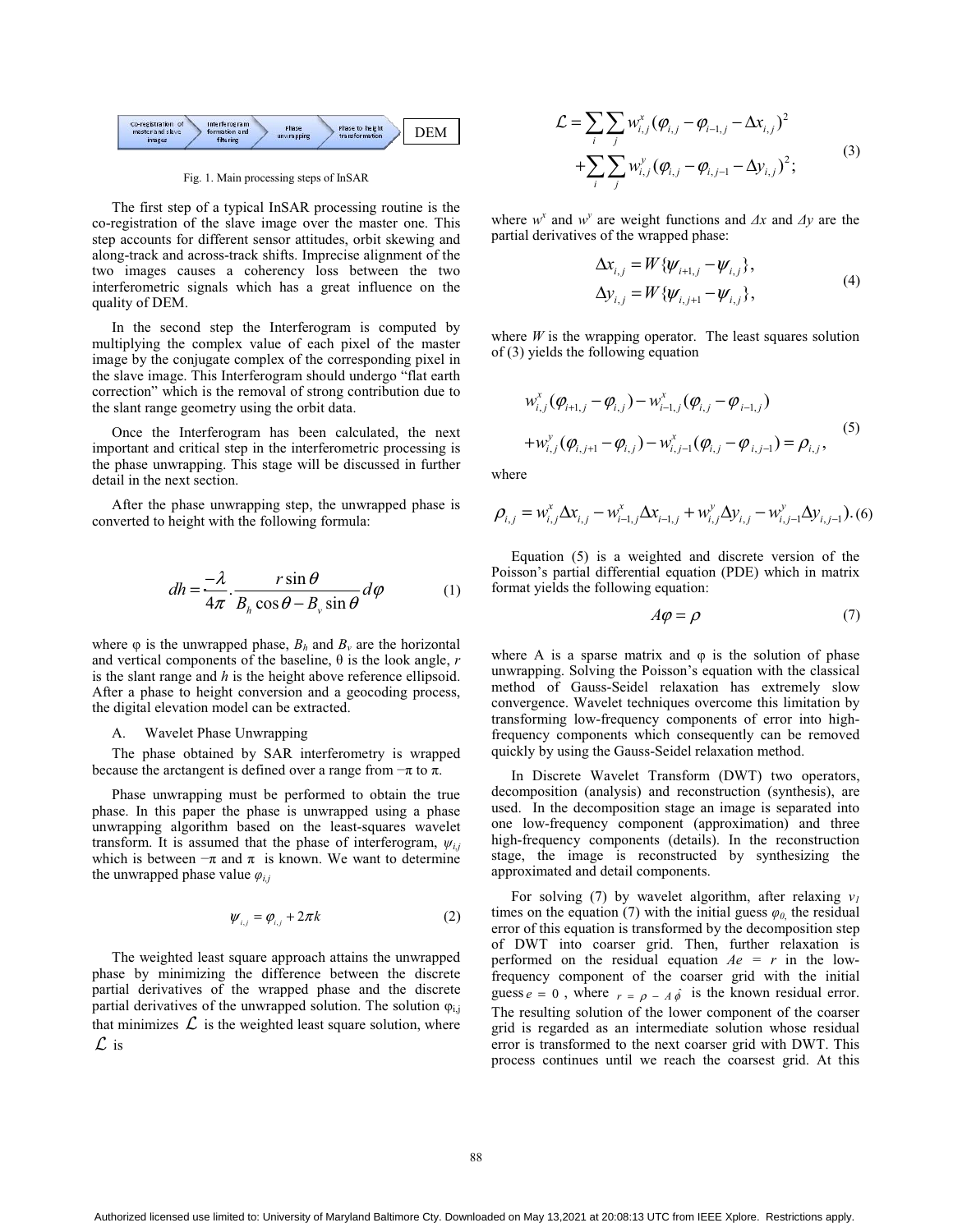point the solution is then transferred to the finer grid by the reconstruction analysis of DWT; ultimately, it will be added to the approximation  $\hat{\phi}$ . This process yields a better solution on the finer grid. The weight array is embedded in matrix *A* so that the decomposition and reconstruction of weights array are conducted in parallel. Weights for real data will be defined in the next section. Because the least-squares solution minimizes the squares of the differences between the gradients of the solution and the phase, the solutions are not congruent to the wrapped phase [12]. Therefore, after solving (7) with a wavelet algorithm, it is necessary to perform a post-processing step by subtracting the solution from the wrapped input phase, rewrapping the result, and then adding it back into the solution.

# III. EXPERIMENTAL RESULTS

In this research, two single look complex SAR images of ENVISAT ASAR data are used which were made available by the European Space Agency used for DEM generation (Fig. 2). These images cover an area about 100*km* by 100*km* of Bam, Fahraj, Nosratabad and Sabzevaran cities in the Kerman province of Iran.



Fig. 2. SAR image of study area

The first two processing stages, namely co-registration and interferogram generation, were performed using the freely available Doris software package [8]. The filtered interferograms were unwrapped using the weighted wavelet algorithm explained in the previous section. For Weight function we used the coherence map of the area. The same weight function was used for both x and y directions. After the phase unwrapping step by weighted wavelet algorithm, the post-processing step is also performed to achieve congruence between the unwrapped phase and the wrapped phase. In order to construct the DEM, the unwrapped phases were converted to height and then geo-coded. Figure 3 shows the final DEM result.



Fig. 3. 3D model of the area produced by InSAR

To evaluate the results, the weighted phase unwrapping algorithm was compared to a network phase unwrapping approach [3]. In addition, the DEM generated as the result of InSAR processing was compared with a DEM generated from a 1/25000 scale map. The evaluation was performed in two regions of the Kerman province, namely Fahraj and Nosratabad, due to reference DEM availability in these two regions.

Figure 4 shows the interferograms and the deference between heights produced by the unwrapped phase, using the wavelet and the network approach in these two regions. Figure 4.b shows the coherence map of the Nosratabad region which was used as a weight function for that area. A similar weight function is also used for the Fahraj region. It can be seen from figure 4.c and 4.e that the difference between heights in the two phase unwrapping methods is less than 5cm in Fahraj and less than 13 cm in Nosrataabd region.

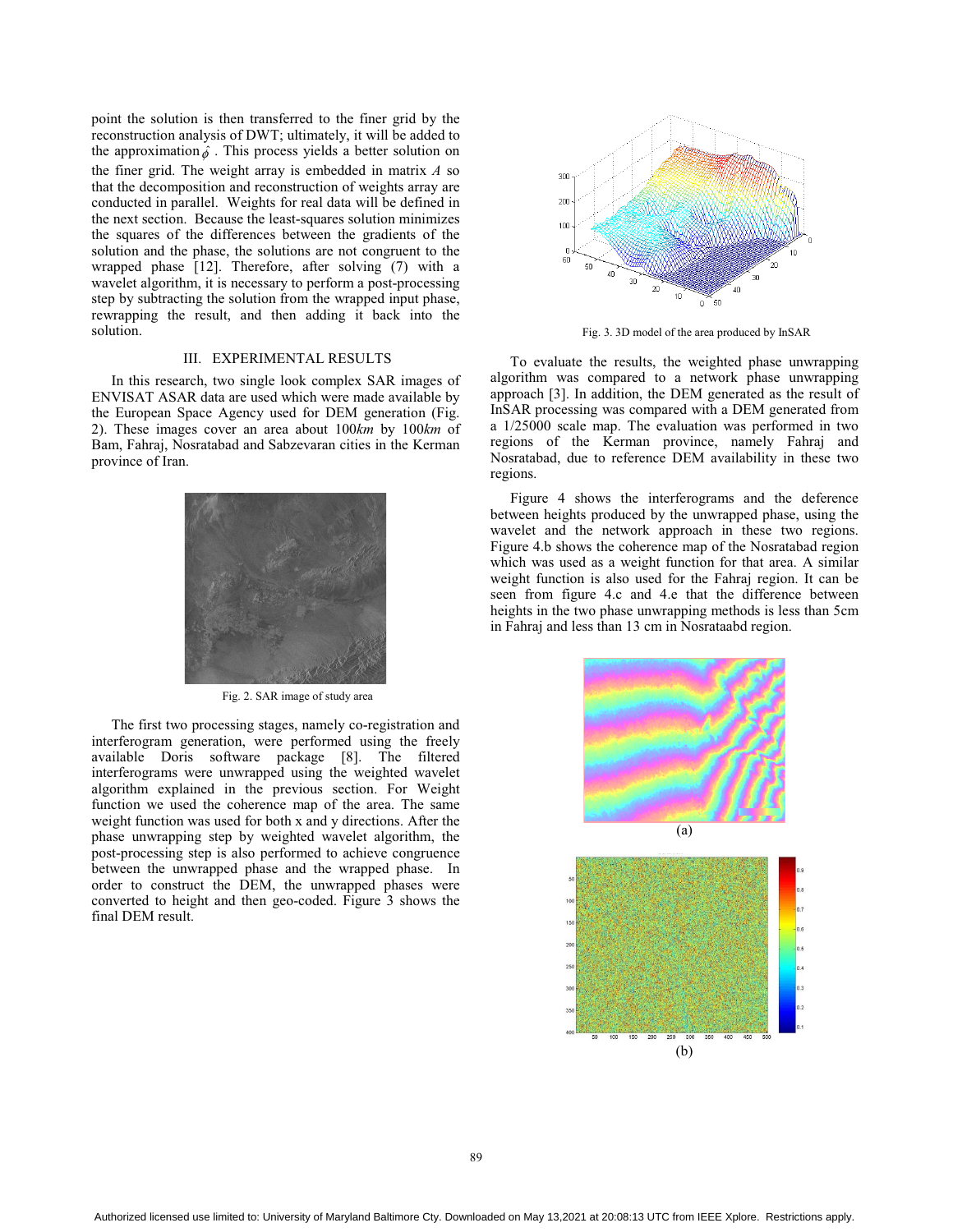

Fig. 4. (a, d) Interferogram for Nosraaabad and Fahraj regions, (b ) weight function for Nosratabad region (c ,e) the difference ( in meter) between height obtained by wavelet and network phase unwrapping methods [3] for Nosratabad and Fahraj regions

To compare the result of the DEM generated by SAR interferometry with the reference topographic map, at least one ground control point (GCP) is required to shift the InSAR DEM due to the constant of integration in phase unwrapping and phase to height transformation steps. In fact, other parameters (1) affect the accuracy of the final DEM. Phase and baseline are two important parameters that influence the DEM accuracy. The behaviors of these two parameters are significantly different in nature. The phase errors increase the statistical variation of each point in the DEM, while the baseline errors are systematic. In order to reduce the errors we proposed the following polynomial which is experimentally recognized as the best model to remove errors due to the phase, baseline and atmosphere.

$$
\Delta z = a_0 + a_1 x + a_2 y + a_3 x^2 \tag{8}
$$

In the above equation,  $\Delta z$  is the difference between interferometric height and topographic height;  $(x, y)$  is the coordinate of the control point. To determine the unknown parameters  $(a_0, a_1, a_2, a_3)$ , 9 ground control points were selected with known coordinates in both models. The constant coefficient  $a_{\alpha}$  represents the constant of integration in the phase unwrapping and phase to height transformation steps, as well as the constant shift due to atmosphere error. Linear coefficients ( $a_i$  and  $a_j$ ) represent orbital error as well as error due to ionosphere and troposphere. Quadratic coefficient  $a<sub>s</sub>$ represents the atmospheric error. After determining unknown parameters  $a_0$  to  $a_1$  with 9 control points,  $\Delta z$  was added to interferometric heights. At the next step the accuracy of interferometric heights compared with reference DEM on around 1000 check points in each region. Figure 5 shows the position of control points (GCPs) and check points for Fahraj region.



Fig. 5. Position of check points and 9 control points in Fahraj region

Fig 6 shows the height difference between the DEM generated by the interferometric model and the reference DEM for two regions.